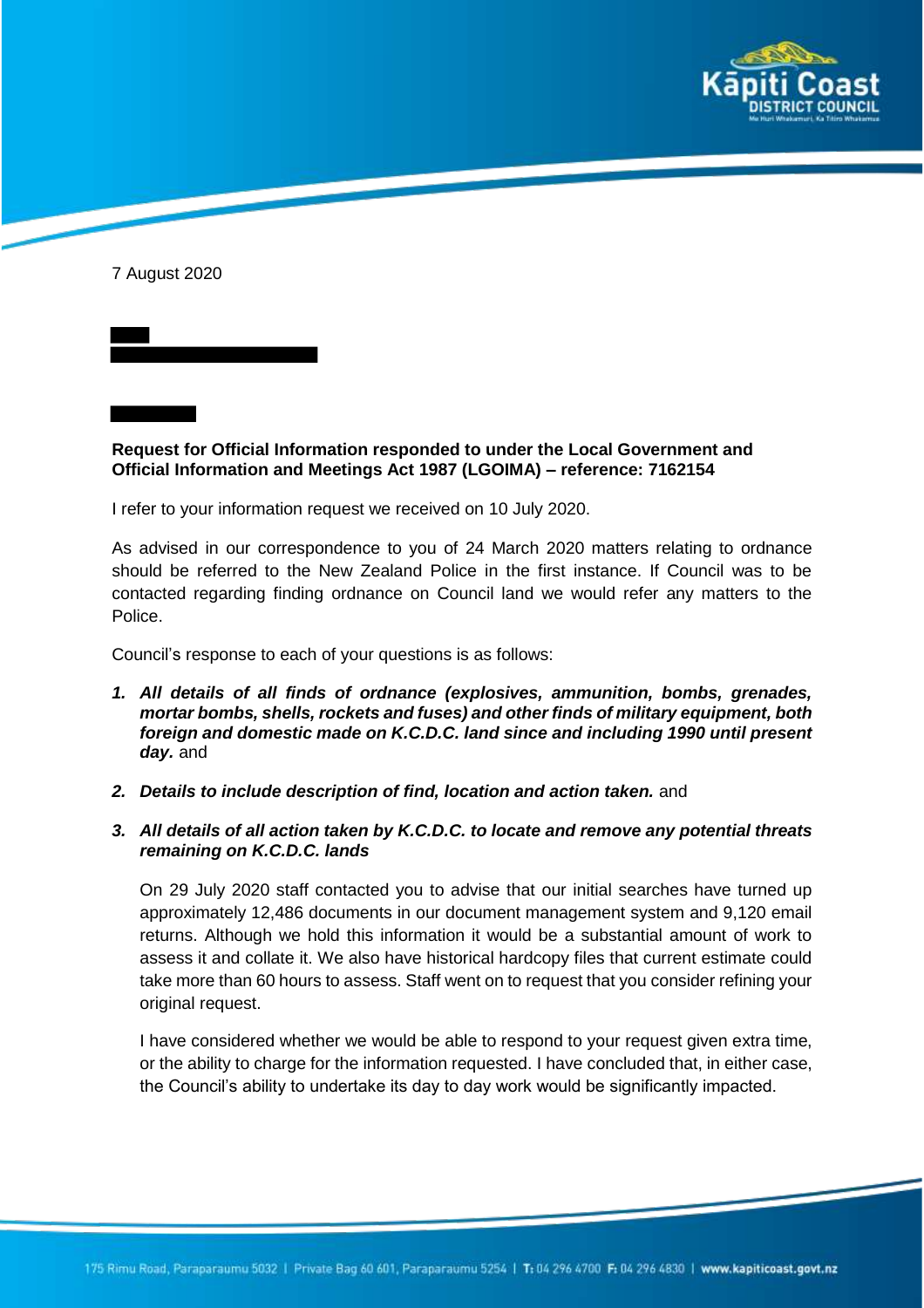

As Council staff would have to spend a substantial amount of time collating records I refuse your request under section 17(f) of the Act, as the information requested cannot be made available without substantial collation or research.

I would be happy to review this again on receipt of a refined request.

- *4. Details of K.C.D.C. involvement with QEII park, especially around the time it went from control by QEII Park Board to control by G.W.R.C.* and
- *5. Details of any search undertaken to locate a lost American 30 ton tank and also locate artefacts from the park, from the American Marine use of the land in 1942-43. This may have been more G.W.R.C. but it is believed the then Mayor of Kapiti and K.C.D.C. was wanting to have items recovered for a display. I believe the main effort to achieve this was around 1993.*

As referenced by staff via email on 29 July 2020 Council has requested transfer of part of your request to the Greater Wellington Regional Council (GWRC) as their functions are more closely connected to this part of the request, section 12 of the LGOIMA refers. I have requested that question 4 and 5 be responded to by the GWRC.

In regards to the rest of your request the following information was provided via email by staff on 29 July 2020.

## **Regarding Coastlands Shopping Centre**

**6. Please provide boundary map.** 

Boundary maps are publically availble through GIS via this link https://publicgis.kcdc.govt.nz/LocalMaps/Gallery/ Please note for more accurate boundary Information you will need to apply for a title via LINZ : https://www.linz.govt.nz/land/landrecords/order-title

**7. Please provide plan of footpath nearly opposite K.C.D.C. building where footpath has recently been altered and now appears to disappear into coastlands property. ( Near Spark shop) Do you now have to walk on Coastlands property to get to the next part of original public footpath?**

As above, boundary maps are publically availble through GIS via this link https://publicgis.kcdc.govt.nz/LocalMaps/Gallery/ The specific (and more accurate) boundary line will be specified in the title but it appears the walkway does go through Coastlands property.